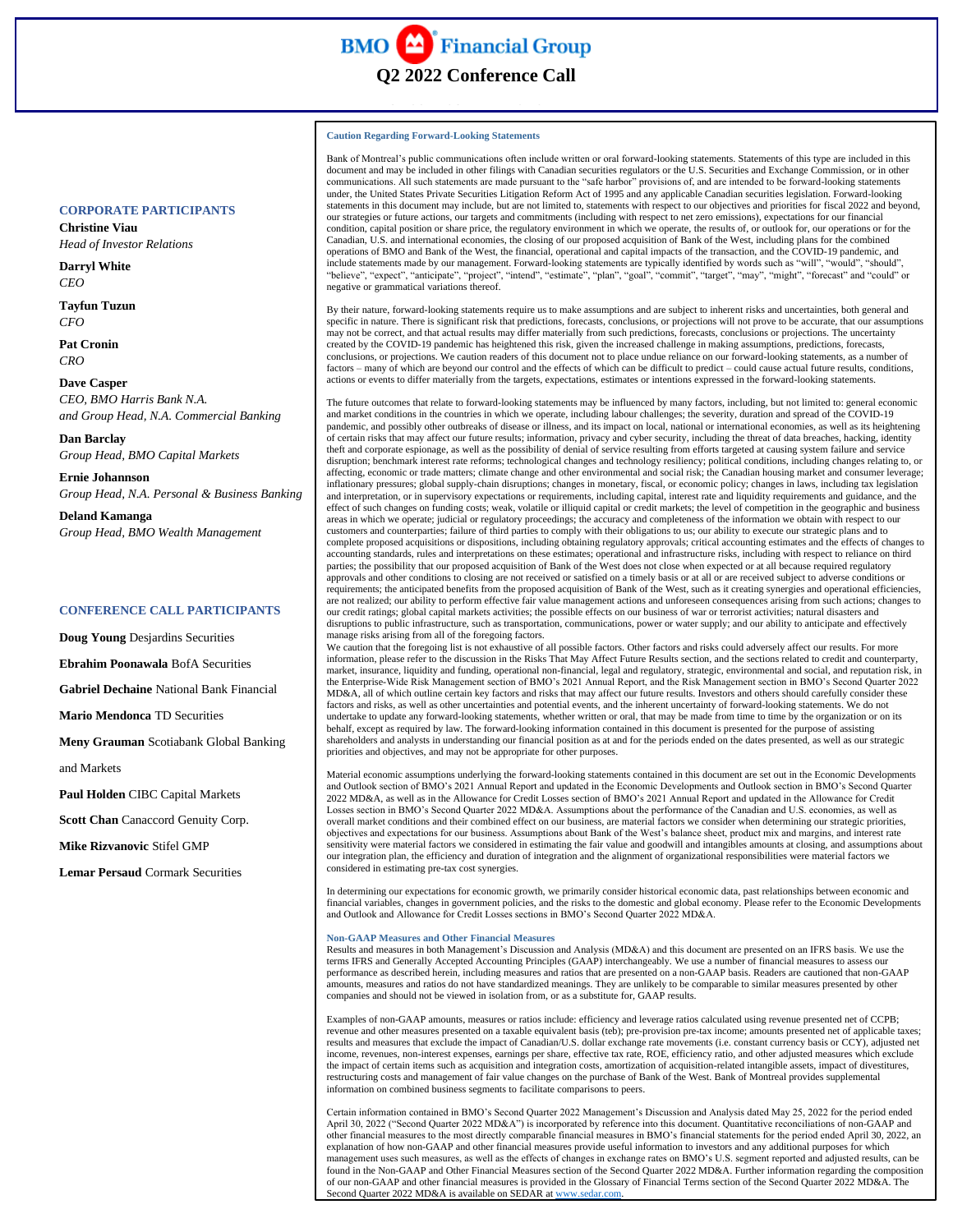## **PRESENTATION**

#### **Christine Viau –** *Bank of Montreal – Head of Investor Relations*

Thank you, and good morning. We will begin today's call with remarks from Darryl White, BMO's CEO; followed by Tayfun Tuzun, our Chief Financial Officer; and Pat Cronin, Our Chief Risk Officer.

Also present to take questions are Ernie Johannson from Canadian P&C; Dave Casper from U.S. P&C; Dan Barclay from BMO Capital Markets; and Deland Kamanga from BMO Wealth Management.

As noted on Slide 2, forward-looking statements may be made during this call, which involve assumptions that have inherent risks and uncertainties. Actual results could differ materially from these statements.

I would also remind listeners that the bank uses non-GAAP financial measures to arrive at adjusted results. Management measures performance on a reported and adjusted basis and considers both to be useful in assessing underlying business performance.

Darryl and Tayfun will be referring to adjusted results in their remarks unless otherwise noted as reported. And with that, I'll turn the call over to Darryl.

#### **Darryl White** - *Bank of Montreal - CEO*

Thank you, Christine, and good morning, everyone. We continued to deliver good financial performance this quarter, driven by broad-based customer loan growth in our North American P&C and wealth businesses and solid results in our market-sensitive businesses.

Second quarter adjusted earnings per share improved to \$3.23, with continued positive operating leverage and strong pre-provision pretax earnings growth of 6%. Yearto-date, PPPT is up 12%, driven by strong revenue growth and continued expense management that includes targeted investments for future growth. With operating leverage of 3.3% and an efficiency ratio of 54.7% year-to-date, we are delivering on our commitment for positive operating leverage for the year.

This morning, we also announced a dividend increase of \$0.06 to \$1.39 per share, an increase of 5% over last quarter and 31% over last year.

We continued to strengthen our capital, including executing the planned equity issuance and are well positioned to support both client-driven balance sheet growth and the Bank of the West acquisition. ROE remains our key area of focus, guiding our strategic investment decisions as we manage the bank and our businesses for sustained profitable growth. Year-to-date, ROE was 17.2%, up from the same period last year as we continue to drive initiatives to improve the profitability of our businesses.

These consistent results demonstrate the ongoing value of our advantaged business mix, including strong contribution from our U.S. segment and the dynamic execution of our purpose-driven strategy.

Our strategy is designed to deliver sustained performance through the cycle, including disciplined capital allocation decisions. Our ongoing investments in talent and technology have delivered resilient performance through the pandemic and we believe will drive sustained performance in a rising rate environment.

The current backdrop presents both risks and opportunities for our customers and for the bank. In the face of some economic uncertainty, our long-standing track record of superior risk management through the cycle has proven to be resilient in protecting and growing the bank. It's underpinned by a strong risk culture and consistent risk appetite with a well-diversified commercial portfolio that is 85% secured, the vast majority of which has a sole or lead customer relationship.

Now with pandemic restrictions largely lifted, the economy is growing and businesses and consumers continue to adapt. Investments in our North American growth strategy, in climate transition and in digital advancements position us to capture these opportunities as we support our customers in navigating the changing environment.

As the eighth largest bank and a top 5 commercial lender in North America, we're uniquely positioned to advise our clients on both sides of the border as the trend to reglobalization accelerates. As supply chains shift North American businesses are investing, automating and building back inventories.

With double-digit commercial loan growth in both Canada and the U.S. this quarter, we're already seeing these dynamics play out. We're further benefiting from ongoing investments to expand our commercial presence, to add talent and extend product and digital capabilities that are attracting new clients and strengthening existing relationships. Our capital markets and commercial banking teams together are accelerating efforts to successfully partner to deliver world-class capital markets services to our mid-market commercial clients. Our one-client, one-bank approach is a clear differentiator for existing and prospective clients.

We've also positioned ourselves for the unprecedented investments that will be needed to catalyze climate action and shift to a cleaner energy production. We're leading key financing activities, leveraging our climate institute and energy transition teams to be our clients' lead partner in achieving their energy transition goals and our collective ambition for a net zero world.

BMO Capital Markets is a Canadian leader in sustainable financings, including ranking as the top underwriter of ESG bonds and the #1 sustainability structuring agent. In addition, our agreement with Export Development Canada will bring innovative sustainable finance solutions to Canadian exporting businesses and help them transition from carbon-intensive operations to those that can eliminate or significantly reduce emissions. And as the market share leader in ESG ETFs in Canada, we continue to expand our innovative suite of products, including a climate-focused solution and are also seeing strong flows in our sustainable mutual funds.

We're innovating for the future with an intentional digital-first strategy poised to capture the shift to advanced digital experiences. We've laid the groundwork with sustained investments in technology that are driving loyalty, efficiency and growth by delivering leading employee and customer experiences that power real financial progress.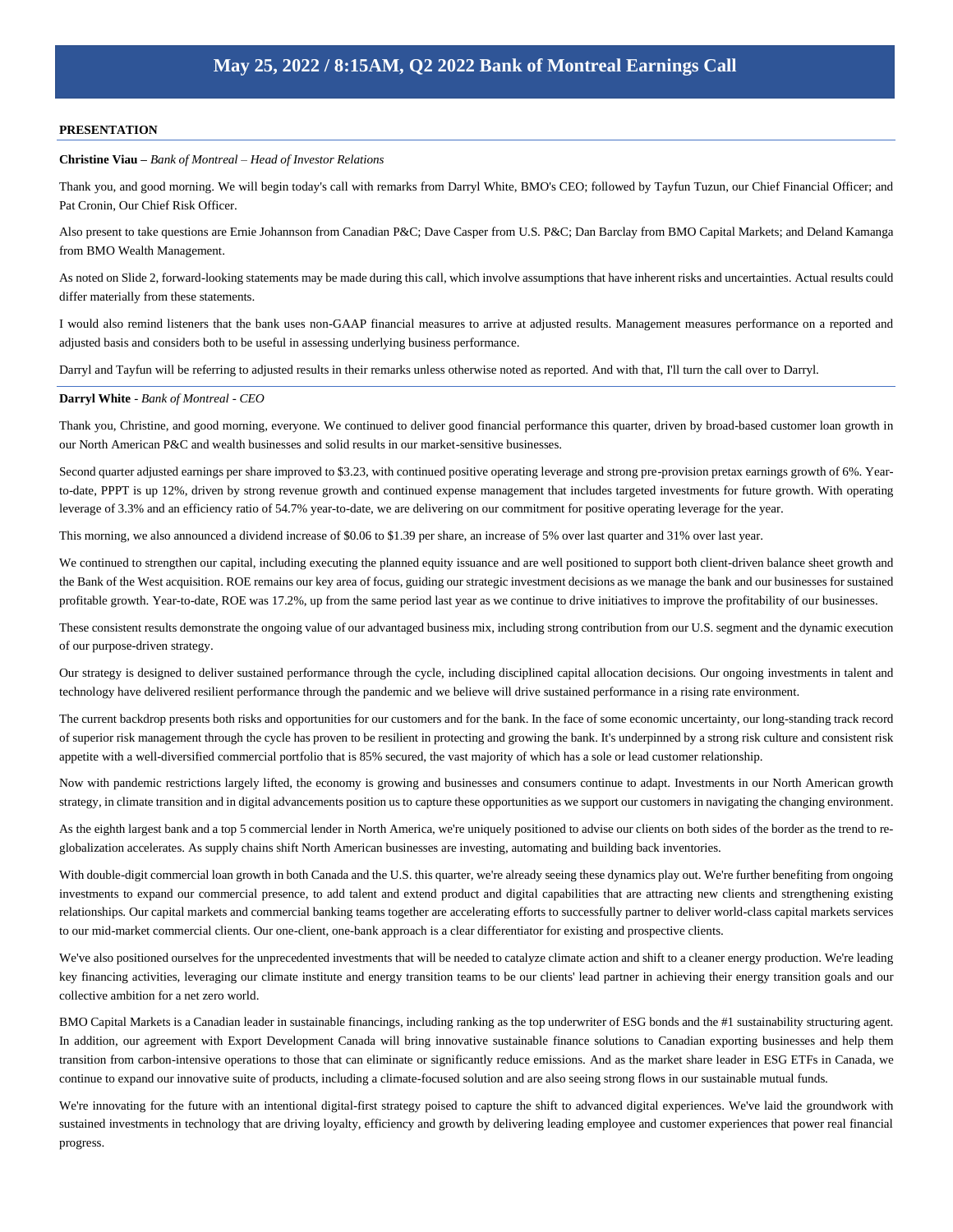For example, we're continuing to roll out enhancements to our online banking experience in Canada, making it faster and easier to use. And we recently ranked first in the Insider Intelligence Canada Mobile Banking Emerging Features Benchmark for 2022. The ranking reflected the strength of select emerging features offered on the BMO mobile banking app with top marks in the categories of digital money management, account management and alerts.

We continue to modernize our technology through cloud. For example, we're converting to a proprietary platform to support risk management analytics, which makes forecasting loan loss scenarios 10x faster, more integrated and cost effective.

Our people are key to our success and our winning culture. Early adoption of technology and innovation has given us the ability to attract and retain the talent that will transform banking and create efficiency for modernizing our platforms. We're actively growing in key technology hubs in Canada and the U.S. including in cities where the Bank of the West has locations.

Bank of the West will further enhance our natural advantages with complementary retail, wealth and commercial businesses; a strong, sustainable lending team; digitally active customer base; and dedicated, talented employees. Tayfun will provide more detail on our integration planning process and the revenue synergies that our combined businesses are expected to deliver.

As we continue to grow the bank, we're steadfast in our purpose-driven commitments to a thriving economy, a sustainable future and an inclusive society. We're proud to have been recognized by the Ethisphere Institute as one of the world's most ethical companies for the fifth consecutive year. This quarter, we announced a \$5 billion commitment to support women business owners in Canada, recognizing the impact they have on our communities and the importance of helping them access the capital they need to grow their businesses and through them, our economy.

To conclude, we have a proven dynamic purpose-driven strategy for growth that is underpinned by superior risk management and robust capital, and we're well positioned to deliver sustained performance in any environment.

#### I'll now turn it over to Tayfun.

## **Tayfun Tuzun -** *Bank of Montreal - CFO*

Thank you, Darryl. Good morning, and thank you for joining us. My comments will start on Slide 10.

Second quarter reported EPS was \$7.13 and net income was \$4.8 billion. Adjusting items this quarter are similar to last quarter and include revenue of \$3.6 billion pretax from fair value management activities related to the acquisition of Bank of the West to mitigate the impact of higher interest rates on the expected goodwill and capital at closing. The details of adjusting items are shown on Slide 36. The remainder of my comments will focus on adjusted results.

On an adjusted basis, EPS was \$3.23 and net income was \$2.2 billion, up from \$2.1 billion last year, driven by strong pre-provision pretax earnings of \$2.9 billion, up 6%, reflecting good year-over-year revenue growth across our diversified businesses and disciplined dynamic expense management. Efficiency improved to 55.6% and return on equity was 15.7%. Total PCL was \$50 million, and Pat will speak to these in his remarks.

Moving to the balance sheet on Slide 11. Average loans were up 9% year-over-year and 3% quarter-over-quarter. Business and government loans increased 10% yearover-year or 13% excluding the impact of declining balances in our non-Canadian energy portfolio and deconsolidation of our customer securitization vehicle reflecting strong commercial loan growth in Canada and the U.S. Consumer balances were up 9% from the prior year, reflecting strong growth in our Canadian P&C and wealth businesses. Average customer deposits were up 7% year-over-year with growth across all operating groups. Looking ahead, we expect continued strong loan growth in our P&C businesses in the high single digits on a year-over-year basis reflecting strong diversified pipelines.

Turning to Slide 12. Net interest income was up 9% from last year and up 12% on an ex-trading basis with growth across all operating groups. Adjusted net interest margin ex trading was up 5 basis points from the prior quarter, reflecting the impact of rising rates, declining excess liquidity levels and lower low-yielding assets in Capital Markets. On a sequential basis, margin was down 2 basis points in Canadian P&C and up 1 basis point in U.S. P&C, reflecting higher deposit margins, offset by lower loan margins and loans growing faster than deposits. In the second half of the year, NIM in both our P&C businesses and at the all bank level is expected to widen given the rising rate environment.

Moving to our interest rate sensitivity on Slide 13. Overall, our interest rate risk management approach has worked very well, protecting our NIM in the low rate environment. And now we remain well positioned for the rising rate environment. A 100 basis point rate shock is expected to benefit net interest income by \$635 million over the next 12 months. Although still early in the rate hike cycle, to date, our deposit pricing and stability has tracked in line with or better than our model assumptions. If deposit betas are 10% lower than what we have assumed, then the benefit under a 100 basis point rate increase would be higher by approximately \$50 million.

Turning to Slide 14. Noninterest revenue net of CCPB was down 3% from the prior year and down 9% on an ex-trading basis, primarily due to the impact of divestitures and lower underwriting and advisory fees given market conditions. Sequentially, net noninterest revenue was down 11% or 9% ex trading primarily due to lower underwriting and advisory fees, lending fees and securities gains.

Moving to Slide 15. Expenses were up 2% from the prior year. We delivered positive operating leverage of 1.8% this quarter as we continue to reinvest savings from divestitures into targeted areas to drive revenue growth, including sales force expansion and technology. Sequentially, expenses were down 5%, primarily due to lower employee-related costs, driven by stock-based compensation for employees eligible to retire that are expensed in the first quarter of each year and the seasonality of benefits, as well as the impact of 3 fewer days in the current quarter. As we look ahead, the moderation in our year-over-year expense growth is expected to continue into the second half of the year, including the impact of rising compensation expenses and after delivering positive operating leverage for 8 quarters in a row, we continue to expect positive operating leverage for the year.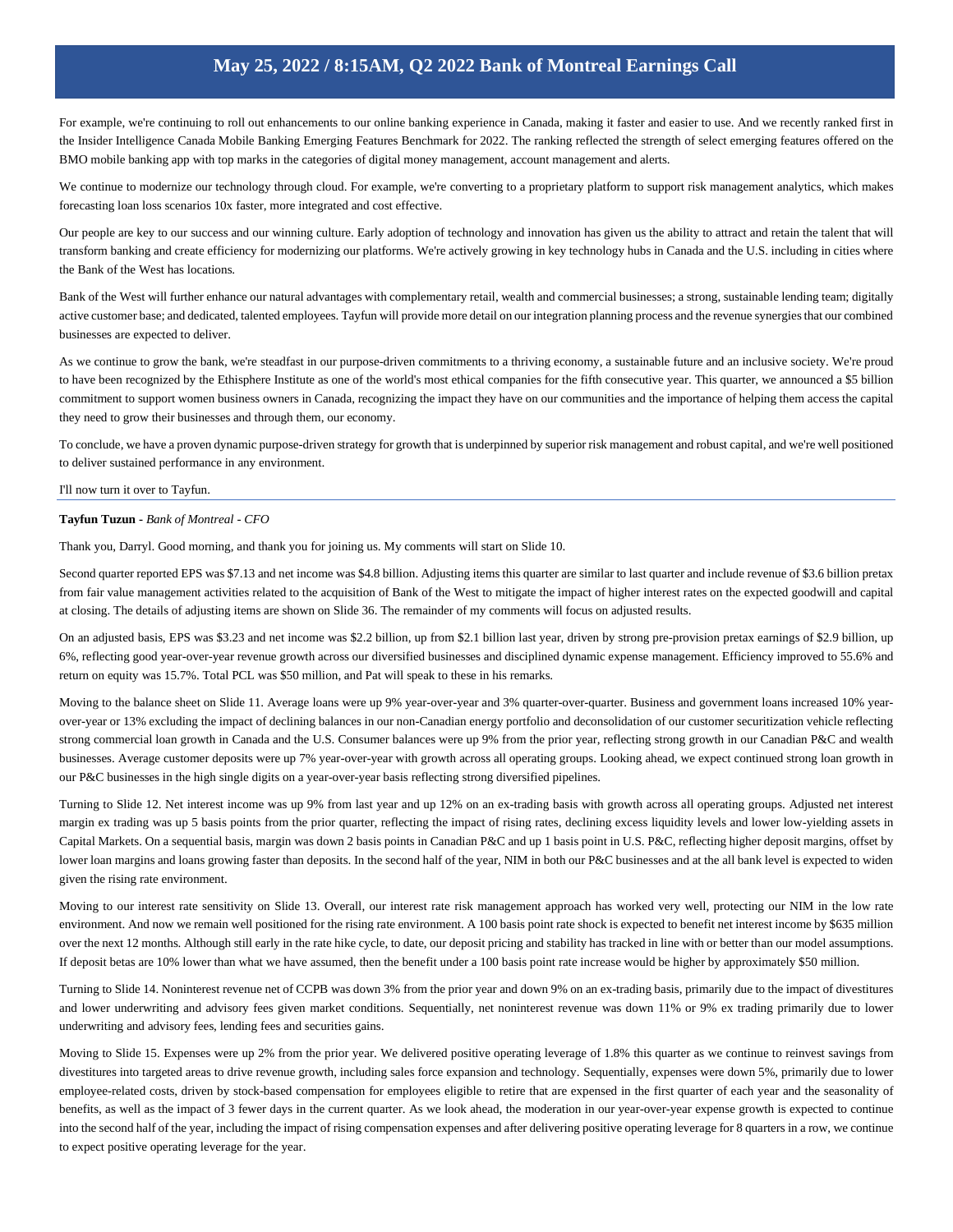Moving to Slide 16. Our capital position continued to strengthen with a common equity Tier 1 ratio of 16%, up 190 basis points from the prior quarter. As shown on the slide, the increase largely reflects the impact of the common share issuance and management of fair value changes related to the Bank of the West acquisition as well as strong internal capital generation. The cumulative impact of the fair value management actions of 90 basis points is expected to be offset by higher goodwill on closing relative to our assumptions at announcement. Source currency risk-weighted assets were higher, reflecting growth in our lending businesses and the impact of the Basel III capital floor adjustment in the quarter.

Before moving to the operating groups, a quick update on the Bank of the West acquisition shown on Slide 17. We look forward to closing the transaction by calendar year-end and our teams are making good progress in preparing for a successful integration. While we shared our cost synergy targets at announcement in December, since then, we have been working to identify revenue synergy opportunities across our businesses. The opportunities identified reflect leveraging BMO's strengths in a larger, very attractive footprint including our digital first and relationship-based approach and an expanded product and service offering for our combined client base. Based on our initial expectations, we expect to be able to achieve pre-provision pretax synergy opportunities in the range of \$450 million to \$550 million over the next 3 to 5 years, with approximately 60% of that driven by our commercial and Capital Markets and 40% by our personal and wealth businesses. We are on track against the assumptions announced in December including capital generation and expense synergies.

Moving to the operating groups and starting on Slide 18. Canadian P&C delivered net income of \$941 million reflecting pre-provision pretax earnings growth of 11%. Revenue was up 11% from the prior year. Higher net interest income reflected good balance growth and stable margins while noninterest revenue increased across most categories reflecting higher customer activity. Expenses were up 11%, reflecting investments in the sales force and in technology with year-over-year growth expected to moderate in the second half of the year. Average loans were up 10% from last year, driven by continued strength in residential mortgage lending and 13% commercial loan growth. Deposits were up 7% year-over-year and flat sequentially.

Moving to U.S. P&C on Slide 19. My comments here will speak to the U.S. dollar performance. Net income was \$465 million, up 7% from the prior year, with 5% growth in pre-provision pretax earnings. Revenue was up 5% from last year, reflecting good growth in net interest income. Expenses were also up 5%, primarily due to higher employee costs and technology investments. On the balance sheet, excluding PPP loans, average loans were up 13% from the prior year, including strong commercial loan growth of 14%. Average deposits increased 4% year-over-year and declined modestly from the last quarter.

Moving to Slide 20. Wealth Management net income was \$315 million, down from \$329 million last year. Traditional wealth net income was \$248 million, with good underlying revenue growth of 5%, excluding the impact of divestitures, reflecting higher net interest income from strong deposit and loan growth and higher average client assets, partially offset by lower online brokerage transaction revenue compared to last year. Insurance net income was \$67 million, reflecting more favorable market movements this quarter. Expenses were down 9% due to the impact of divestitures, partially offset by investments in the business.

Turning to Slide 21. BMO Capital Markets net income was \$453 million compared to \$565 million in the prior year. Revenues increased from last year with investment and corporate banking revenue up 3%, primarily due to higher corporate banking-related revenue, partially offset by lower underwriting and advisory revenue. Global Markets revenue increased 1%. Revenues both in Global Markets and I&CB declined from the record levels in the first quarter, reflective of the market environment. Expenses were up 11%, mainly due to investments in the business, including higher technology and talent costs.

Turning now to Slide 22 for Corporate Services. Corporate Services net loss was \$111 million compared to a net loss of \$120 million in the prior year.

To conclude, we continue to deliver good operating performance across our diversified businesses and expect the dynamic management of the business in a changing economic environment will continue to serve our shareholders well and deliver long-term growth.

And with that, I will turn it over to Pat.

#### **Pat Cronin** *- Bank of Montreal - CRO*

Thank you, Tayfun, and good morning, everyone. We were very pleased with our risk performance again this quarter and saw continued improvement across many of our key portfolio metrics. This strong performance reflects the combination of disciplined risk origination from prior periods and strong risk management disciplines through time.

Starting on Slide 24. The total provision for credit losses was \$50 million or 4 basis points, up from a recovery of \$99 million or negative 8 basis points last quarter. Impaired provisions for the quarter were \$120 million or 10 basis points. And while this was up from very low impaired provisions of \$86 million or 7 basis points in Q1, impaired provisions remain well below pre-COVID levels. Similar to last quarter, the strong impaired loan performance is due to low formations and low delinquency rates.

We recorded a release on the provision for performing loans of \$70 million this quarter. We did recognize the potential for economic headwinds by increasing the weighting of our adverse scenario as well as reducing parts of our economic outlook in our base case scenario. This was offset by positive credit migration again this quarter as well as a reduction in the judgment we have been applying specific to COVID-related uncertainty. Given the strong credit profile of our current portfolio and our forecast for impaired losses, we remain comfortable that our \$2.29 billion of performing loan allowances provides adequate provisioning against loan losses in the coming year.

Turning to the impaired loan credit performance in the operating groups. We saw low loss provisions across all business segments again this quarter. In Canadian Personal and Business Banking, impaired loan losses were \$79 million, flat relative to Q1. The U.S. Personal and Business Banking business had impaired loan losses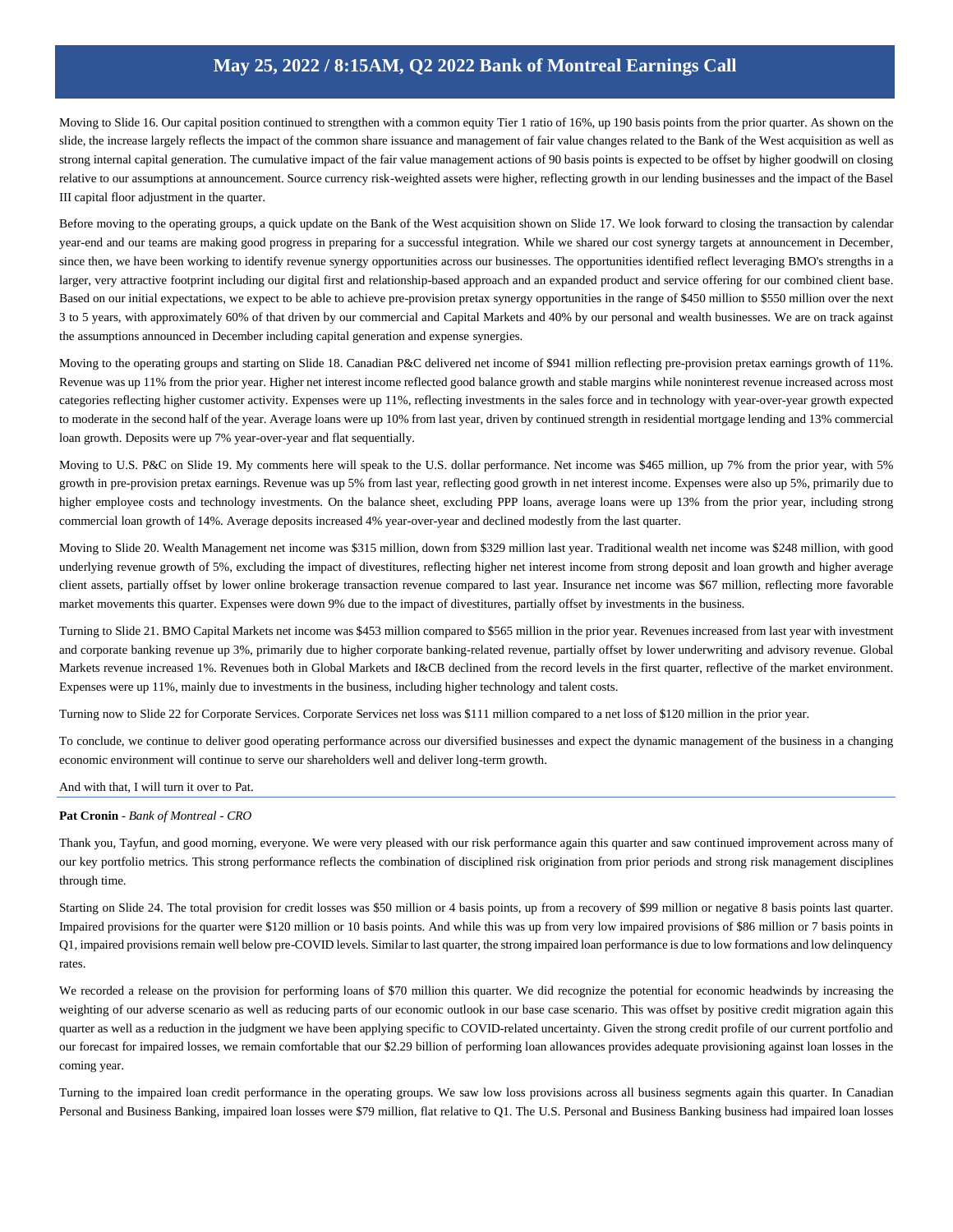of \$1 million, down from \$4 million in the prior quarter. Consistent with prior quarters, strong credit performance across our P&BB businesses was driven by low delinquency and insolvency rates.

In our commercial and corporate businesses, we also saw strong credit performance. In Canadian commercial, we reported impaired loan provisions of \$7 million, down from \$21 million last quarter. Our U.S. commercial business had impaired loan provisions of \$34 million, up from a net recovery on impaired loans of \$1 million last quarter. Our Capital Markets business also had strong impaired loan credit performance this quarter with impaired loan losses of \$1 million.

On Slide 26, impaired formations were low again this quarter at \$333 million, leading to a gross impaired loan balance of \$2.1 billion or 41 basis points. Both formations and gross impaired loan rates continue to be well below pre-COVID levels.

Despite some challenging market conditions, trading risk performance was good again this quarter, with 1 loss day as you can see on Slide 26. Despite continued volatile markets, our trading risk performance so far in Q3 has been consistent with Q2.

In terms of the outlook, while the pandemic is not over, the economic impacts continue to diminish, which along with our strong credit performance makes us confident that we can manage through current or emerging headwinds. With that said, our base case economic forecast is for continued economic growth. And should that transpire, there remains modest room for continued releases of the performing loan provision.

As I have previously guided, we do expect our impaired PCL rate to drift slowly back up to a level more consistent with our pre-pandemic experience, which was consistently high teens to low 20s in terms of basis points. While it's difficult to predict the timing of when that level will be reached, given that the current portfolio credit metrics remain quite strong, I would expect that normalization to start towards the end of this year or into fiscal 2023.

During the past 2 years, we have continued to strengthen our risk management capabilities, including automated and data-driven risk mitigation and management processes. In the face of macroeconomic and geopolitical risks, these capabilities, together with a strong current risk profile, strong liquidity and capital levels, a welldiversified portfolio and an adequate allowance, we're confident that we can continue to both manage future risk and support future growth.

I will now turn the call back to the operator for the question-and-answer portion of the call.

## **QUESTIONS AND ANSWERS**

#### **Ebrahim Poonawala** - *BofA Securities*

I guess a question for Tayfun. So one, you mentioned margin expansion in both P&C and consolidated bank, if you could quantify that a little bit for us? And then in particular, just talk to us a little about U.S. deposits in terms of is there any subset of the growth that you've seen in the last couple of years where you expect deposit outflows? And just how do you expect the behaviour of deposits? I mean you mentioned about deposit betas, but given just the magnitude of rate hikes we're going to see in the U.S. in the second and the third quarters. Just give us a trajectory of where you think -- how quickly do you think deposits begin to reprice and how you are thinking about just the risk of deposit outflows on the back of that.

## **Tayfun Tuzun** *- Bank of Montreal - CFO*

Thanks for the question, Ebrahim. So I'll start with the latter part of your question, and I'll come back to the NIM question. In terms of deposits, outflows as well as deposit pricing, we are pretty much on target, on model with our expectations. In this environment, we have been expecting, first, the deposit growth has slowed down, and then starting in the U.S., we were expecting to see outflows. As both rates are increasing, we're still seeing opportunities that our clients have to place the money elsewhere in their commercial businesses as well as in personal banking. So you can see the numbers on a quarter-over-quarter basis, deposit growth either slowed down, flat or some declines in the U.S., very much in line with what we expected. I suspect that as the central banks continue to aggressively increase interest rates, deposit betas are going to move up. And it's difficult to necessarily move the dial all the way to the end and say whether they will end up higher than the last rate cycle, but it is likely that they will end up higher than the rate cycle based on what we see today.

But in terms of our numbers, what guided us when we said we see NIM expansion into the second half of the year, and I will extend that also into 2023, all of it is in line with what we have modeled. I do expect NIM to meaningfully expand from here in Q3 and in Q4. We may see something close to what we have seen this quarter in our ex-trading NIM, which was 5 basis points in the next couple of quarters. And then based on the rate increases that we're expecting, I think we will continue to see the expansion into 2023, which when you put it all together with our guidance of high single-digit loan growth this year, potentially moving into even next year, that bodes very well for net interest income growth. We had 9% growth year-over-year this quarter. You should see that number to remain very strong for the rest of the year as well as 2023.

## **Ebrahim Poonawala** - *BofA Securities,*

Got it. And just one follow-up, Tayfun. So I understand the hedging to mitigate the goodwill impact at deal close. Does a larger goodwill also imply that the purchase accounting earnings will be higher than you expected? As a result, the EPS accretion, if you add that, will be meaningfully higher than what you announced or am I missing something?

## **Tayfun Tuzun** - *Bank of Montreal - CFO*

No, everything else equal, the higher rate mark will move more into the future quarters after we close the transaction.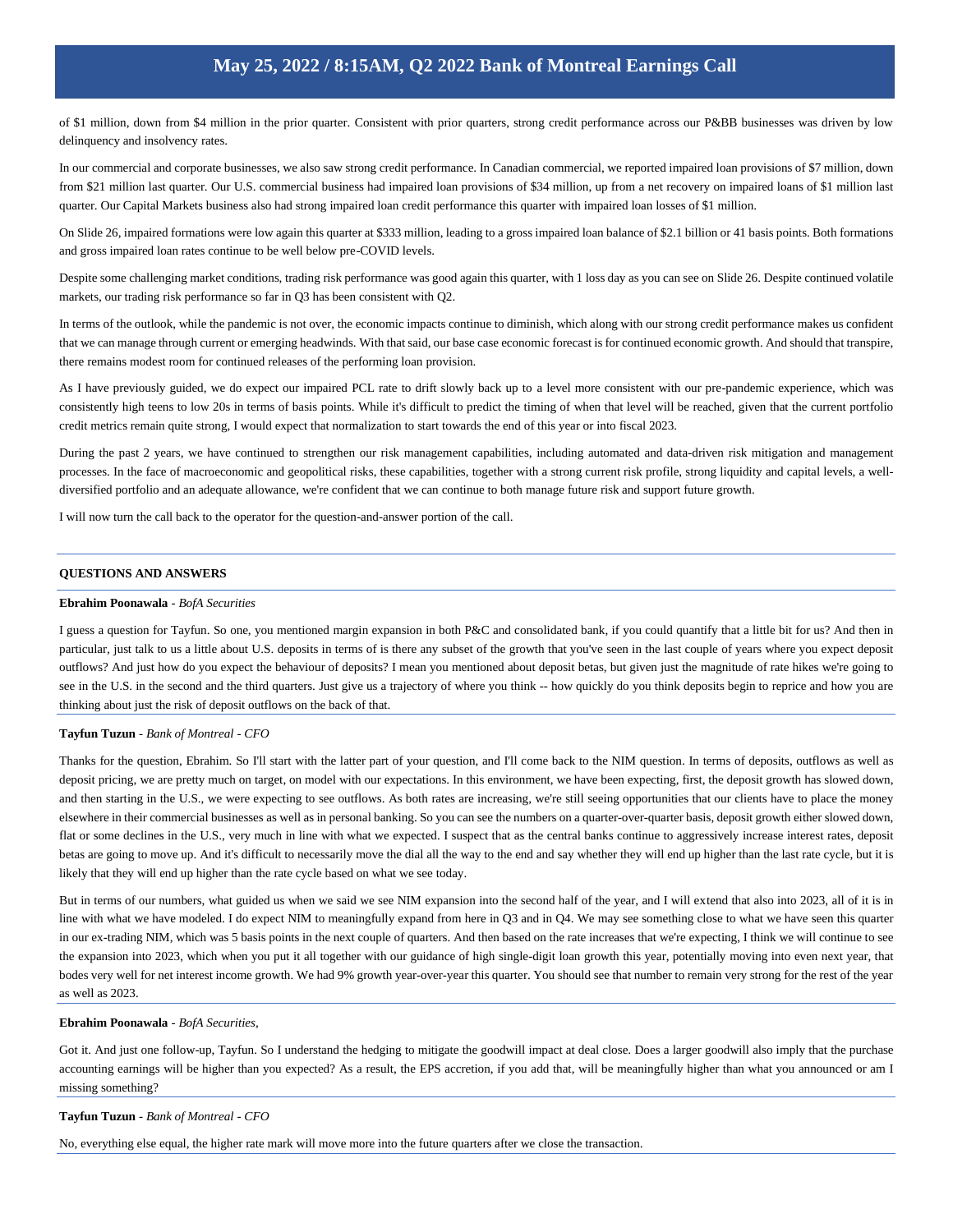#### **Ebrahim Poonawala** - *BofA Securities*

And can you quantify how much higher would that be if like things were -- at quarter end, if the deal closed at quarter end?

#### **Tayfun Tuzun -** *Bank of Montreal - CFO*

Well, assuming that we have a \$3.5 billion pick up this quarter on top of about \$500 million last quarter, assuming that basically is the change in the rate mark itself, all of that money would be accreting back to income, the rate mark will be higher by that much.

#### **Ebrahim Poonawala -** *BofA Securities*

Got it. So that will come through the life of those loans. Got it.

#### **Meny Grauman** - *Scotiabank Global Banking and Markets*

Just a question on Bank of the West. Bank mergers in the U.S. are facing more scrutiny. I think you have the hearing scheduled for July. I'm just wondering, is it reasonable to expect a delay here for the deal close, and why or why not?

## **Darryl White** *- Bank of Montreal - CEO*

Meny, it's Darryl. We don't expect a delay. I would say to you everything that we thought might happen over the course of the year when we announced the transaction on the 20th of December is basically playing out according to expectations, including our capital raise, including the submission to various regulators, including the process as we see it, the meeting that you're referring to in July is a public meeting. It's not a hearing. It's normal course. That was expected as well.

So as we sit here today, we don't really have any -- it's kind of boring for you, I know, but we really don't have any update relative to what we've said before, things are playing out as we expected them to and our best guess remains exactly what we said when we announced the transaction, which is that we would close towards the end of the calendar year.

#### **Meny Grauman** - *Scotiabank Global Banking and Markets*

Got it, Darryl. Yes, boring is -- I guess, boring is good, all considered.

But just a question on capital, partly as it relates to the deal. When you announced the deal, you talked about 11% or higher, given how the world has developed since then, should we be thinking about the higher part as being more operational now? How are you thinking about capital?

## **Darryl White -** *Bank of Montreal - CEO*

Meny, I'll give you my sense and Tayfun might want to complement here. We did say that. We said that we expected based on our models at the time that the first quarter post closing, we would be at 11% or higher. As we look at the developments over the 5 months that have followed and we look at our models going forward, we stand by that. In fact, if anything, we might be a little bit ahead of that by some of the capital actions, including the equity issuance, which was a little higher than we went out for. And when we look at where we are at closing and then post closing, that 11%, as I said, we stand by it. And in fact, it could be a little better than that, it could be 11.5% in the first quarter or something like that. Tayfun, would you add to that?

#### **Tayfun Tuzun -** *Bank of Montreal - CFO*

Yes. I mean, but those are, just going back to your question, they really don't relate to necessarily our world view of what the world will look like at the time. That's just where we see our capital ratios to be looking at the movements today. So we have not necessarily increased our capital management target at this point.

#### **Meny Grauman -** *Scotiabank Global Banking and Markets*

So just to clarify, if you were at 11%, you would be comfortable with that. The regulator would be comfortable with that as far as you understand it?

#### **Darryl White** - *Bank of Montreal - CEO*

Yes, that would be our expectation today, yes.

## **Scott Chan** - *Canaccord Genuity Corp*

Sticking to the Bank of the West theme or update. Tayfun, you talked about PPPT of \$450 to \$550 million over the next 3 to 5 years with commercial and personal. I assume that is all majority incremental revenue. And is that cumulative as you kind of already talked about the expected cost synergies within the transaction?

#### **Tayfun Tuzun** *- Bank of Montreal - CFO*

Yes. Scott, it is net revenue synergies. So there is going to be some expenses associated with it, but this is a net number that we are projecting and we are projecting that to be a run rate increase after 3 to 5 years. So it's not necessarily over a 5-year period of time, a cumulative number. When we get towards the end of that time period, we expect to add net revenues between \$450 million to \$500 million.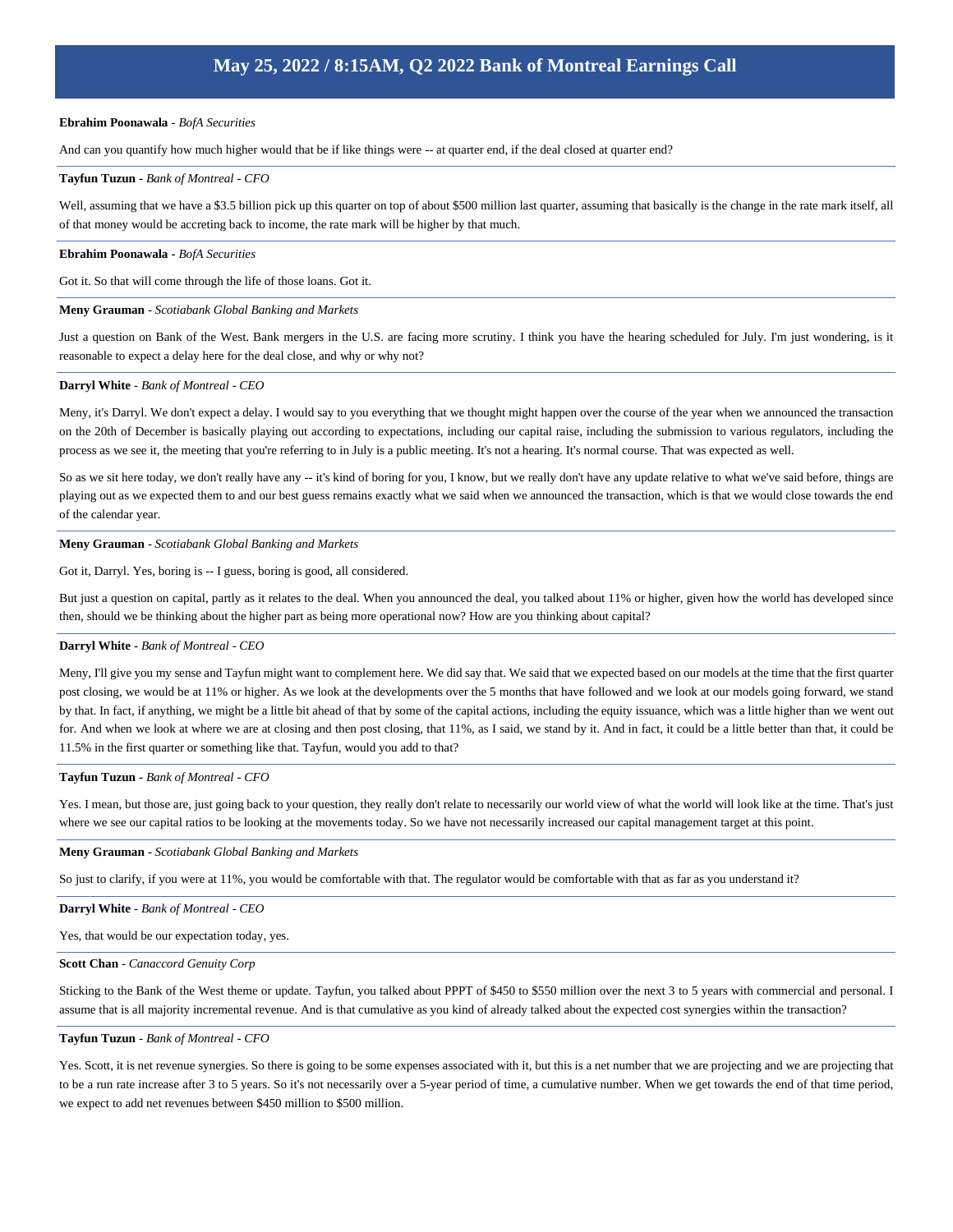And just one more comment. As you can appreciate, because of legal restrictions, we don't have full access to their client information and data. Our teams have done a lot of work around our products compared to their products, their markets, et cetera. So this is actually a very good perspective on the uptick in our performance as we expect. But I have to say that I am optimistic that once we actually get full access to their client base, this number has potentially more room on the upside.

## **Scott Chan** - *Canaccord Genuity Corp.*

Okay. And the 40% personal and wealth, is that more weighted to the latter in terms of wealth management, you think?

## **Tayfun Tuzun** - *Bank of Montreal - CFO*

It's about even actually, to be honest with you, it's even between personal banking and wealth management.

### **Gabriel Dechaine** *- National Bank Financial*

Yes, Darryl, I just want to follow up on your comment there. It sounds like you might be expecting an 11%, 11.5% post-close core Tier 1 ratio. That's surprising, I guess, considering the backdrop. I mean it's a lot different than what we had in December, of course. We've all got our estimates for internal capital generation. Are you anticipating to pull some strategies out of your back pocket like securitization activity or portfolio sales or anything of that nature? Or you're still anticipating getting there or even better than the 11% in normal course?

## **Darryl White -** *Bank of Montreal - CEO*

Yes. So Gabe, I should course correct if I miscommunicated earlier, I think I heard you say that that's different from what we expected 3 months ago. I'll be clear, that's exactly what we expected 3 months ago and 5 months ago when we announced the transaction. So the message we're trying to give you today is that we are unchanged in our perspective of the capital outcome post the transaction after the first quarter. And the only tweak I would make to that is, if anything, a little bit more capital based on where the models have come in and the outlook that we've got today.

And as far as actions are concerned, the second part of your question, we're continuing along in the normal course. The balance sheets are being absorbed in the way that we expected them to and the customer behaviour is what it is as you see the loan growth. We completed the equity issuance, the DRIP is in place, as you know, and it's coming in a little bit stronger than we had modeled. So all told, it round trips to basically what we had expected all along, if not a little bit better. That's the message we're trying to leave you with.

## **Gabriel Dechaine** - *National Bank Financial*

Yes. Maybe I misworded it, I meant the environment has gotten different, not necessarily your messaging. It's consistent despite that change.

Okay. Now about expenses and, Tayfun, I believe I heard you recommitting to a lower expense growth rate in the second half. Because I've got the Q4, you were guiding to flat expense growth for the full year. Q1, you bumped that up to 1.5%, and now you're not changing that. This quarter, we had, what, 2% expense growth a bit above that if you exclude variable comp, but nothing on the wage inflation side that might actually nudge expense growth a bit higher than what we thought three months ago.

## **Tayfun Tuzun** - *Bank of Montreal - CFO*

Yes. Thanks for the question, Gabe. So just to set up the environment, obviously, as I said, this was the eighth quarter in a row that we delivered positive operating leverage, and we are committing to that. So I mean it may not be every quarter, but that's our commitment over reasonable periods of time.

We did have 2% increase. My comment about the second half continuing a more moderate expense growth into the second half of this year relates to the fact that when we started ramping up our investments in technology and sales force, that happened more in the second half of last year. So therefore, we knew that the first half of this year was going to be a bit more challenging. And now going into the third and fourth quarters, you should see similar numbers that you saw from us this quarter, that 2% type of number, a relatively more modest expense growth.

In that number, I should say that last week, we did announce a salary adjustment for our employees between levels 2 and level 7 of 3%. We are seeing more inflation on the salary side, and we made that adjustment last week. My outlook does include the impact of that increase, which is an incremental amount to our discussion back in February.

As you reminded us, we did guide to about 1.5% year-over-year expense increase, excluding performance-based compensation. With this increase, we're now going to take our expense outlook year-over-year, excluding the impact of performance-based comp, to about 2.5% because that sort of is the incremental amount. We are seeing more movements in salaries. But at the same time, we maintain our commitment to positive operating leverage. We're spending a lot of time internally assessing the magnitude and the returns to our investments, and we'll ensure that as we watch the revenue environment, we dynamically manage our expenses accordingly and still achieve that positive operating leverage.

## **Gabriel Dechaine** - *National Bank Financial*

Okay. About 1.5%, 2.5% now?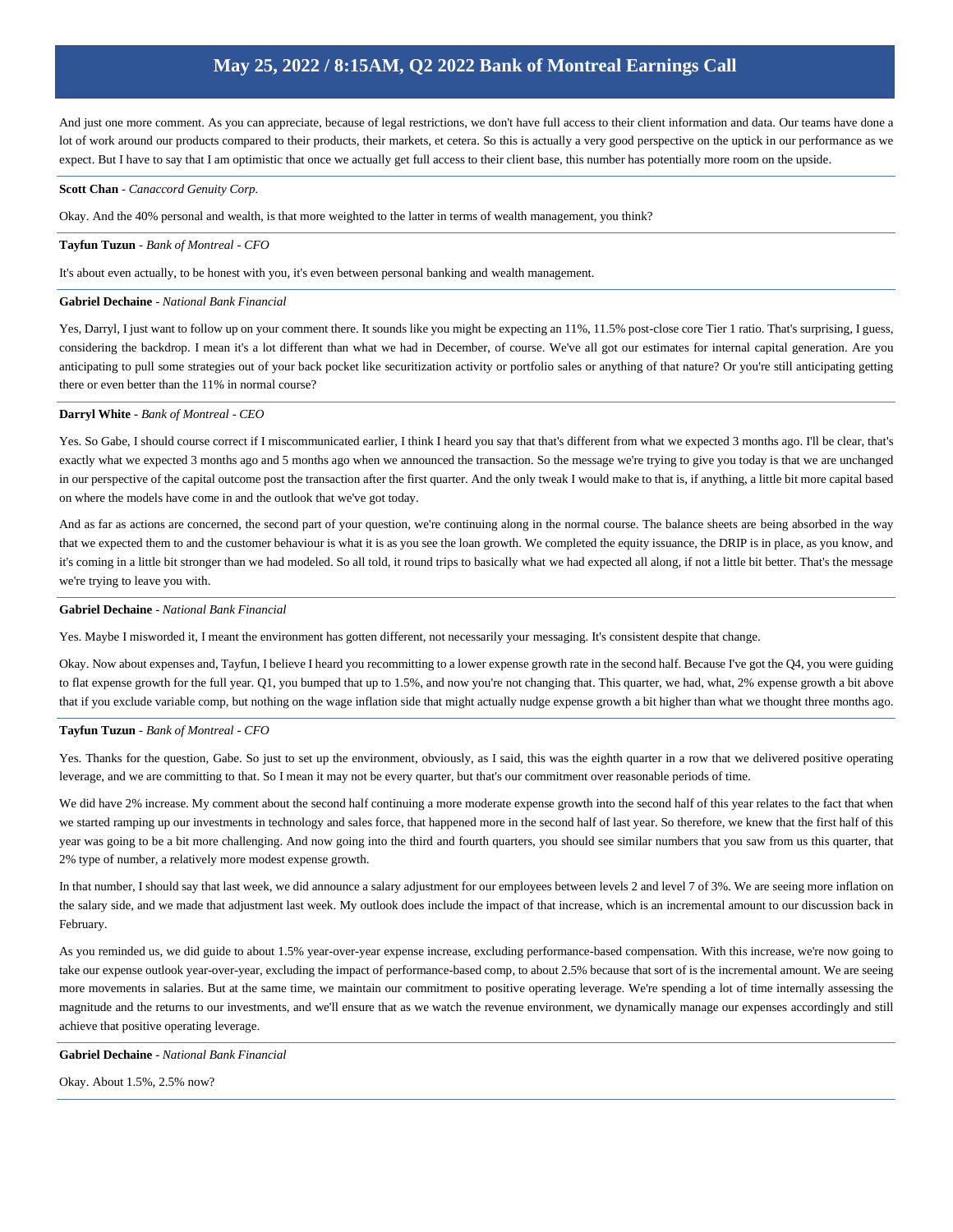## **Tayfun Tuzun** - *Bank of Montreal - CFO*

### Correct.

#### **Doug Young** - *Desjardins Securities*

Just in U.S. banking, it seems like there was a sequential slowdown in commercial loan growth, and I do get that it probably bounces around a bit. So maybe there's nothing in there. But I'm just -- I'm curious as to what you're seeing and then what the pipeline is telling you from a loan growth perspective over the coming year. And maybe you can kind of sprinkle just in terms of utilization rates, where they stand today and where you expect them to kind of migrate to.

#### **Dave Casper** - *Bank of Montreal - CEO, BMO Harris Bank N.A. and Group Head, N.A. Commercial Banking*

Sure. This is Dave. Actually, in our commercial business in the U.S., we had almost 3% quarter-over-quarter loan growth on the commercial side. So very positive there and close to 14% if you exclude ex-PPP year-over-year. So really strong, and it continues to be strong. And it'sstrong across both geographies and our sectors, particularly if there's been inventory build, which has increased our utilization. And that's despite very, very low utilization in two of our businesses, our truck financing and our auto financing. Overall, though, utilization continues to go up as clients build their inventory and see a pretty positive near-term future for the back half of the year. So I would not characterize it as slowing down. I would say it's continuing to go up.

And the last thing I'd say about this is really over the last 8 quarters, we've had 1 quarter where we've actually had lower loan growth. And that does not -- that's including the PPP. So we've continued to build throughout this entire period, adding new customers, growing geographically, adding to our sectors. So I'd say it's really, really positive. But tell me if I didn't answer your question completely, if you've got any follow-up.

## **Doug Young** *- Desjardins Securities*

No. Well, given the macro backdrop, we get lots of questions on what is going to happen with commercial loan growth, and it just doesn't feel like in your discussions and your comments, and you're kind of talking to clients constantly that there's any real change in the outlook. Is that a fair characterization?

## **Dave Casper** - *Bank of Montreal - CEO, BMO Harris Bank N.A. and Group Head, N.A. Commercial Banking*

I'd say a couple of things. There's certainly more uncertainty given some of the continued issues that we all know about, supply chain inflation. But the demand for our clients' products still is outstripping supply. So they're still growing, they're trying to keep up, and the other part of it is there continues to be, both in Canada and the U.S., more movement to onshoring, less reliance on foreign sourcing, more capital expenditure to improve productivity through our manufacturing businesses and still a growth. And I think the North American market, U.S. and Canada, is going to continue to be pretty positive. I don't know, economically, if there's a downturn that's obviously going to impact us. But in the near term, we really don't hear that from our clients. They're still trying to grow and catch up in some cases in terms of still lower inventories.

### **Doug Young** - *Desjardins Securities*

And then while I have you, just the sequential decline in non-interest revenue in the U.S. Can you break that out a little bit? Like I think I'm assuming that's a result of lower investment gains? Or is it, can you talk a little bit more about that?

## **Dave Casper** - *Bank of Montreal - CEO, BMO Harris Bank N.A. and Group Head, N.A. Commercial Banking*

Sure. It's not investment gains at all. There are no investment gains in our U.S. P&C business. There never are. That's mostly a Canadian issue. So the issue, though, is in our first quarter, and really, particularly in December, we had very, very strong syndication gains. And that's – as you recall, at the end of the last year, a lot of transactions try to get done before calendar year-end. So that hit us in the first quarter. And we were up probably 15% or 20% in that business. And that's -- the syndication business is very strong for us. But that's really what the decline was. I think our more normalized NIR would be what we hit this quarter. There'll be some ups and downs. But we have a lot of other parts of that business, our M&A business, our treasury management business, those are all fee-related. And so I think it's still pretty positive, but that was the one issue. It's not securities gains, but it is syndication fees in our loan business.

#### **Paul Holden** *- CIBC Capital Markets*

So first question is regarding inflationary borrowing cost pressures on commercial clients. And we've seen a number of public companies come out with disappointing margin numbers. Just wondering if you're seeing any early indications of profit pressures on your customers. And then secondly, sort of how are you monitoring for that going forward?

## **Pat Cronin -** *Bank of Montreal - CRO*

I'll start and then maybe others can jump in. I would say the short answer to your question is no, we're not really seeing that yet. In fact, we're seeing quite the opposite. We're seeing this quarter, again, we saw a positive credit migration acrossthe wholesale portfolio and broad-based in virtually every sector. And that's been a continuation of positive migration that we've seen over the course of the past six quarters in the wholesale business. So the early signs in credit migration, in terms of credit, in terms of impaired formation, you would have seen impaired formations extremely low again this quarter, and in fact, way below pre-COVID levels. And so that's another sign that would suggest that we're not seeing those kinds of things happening.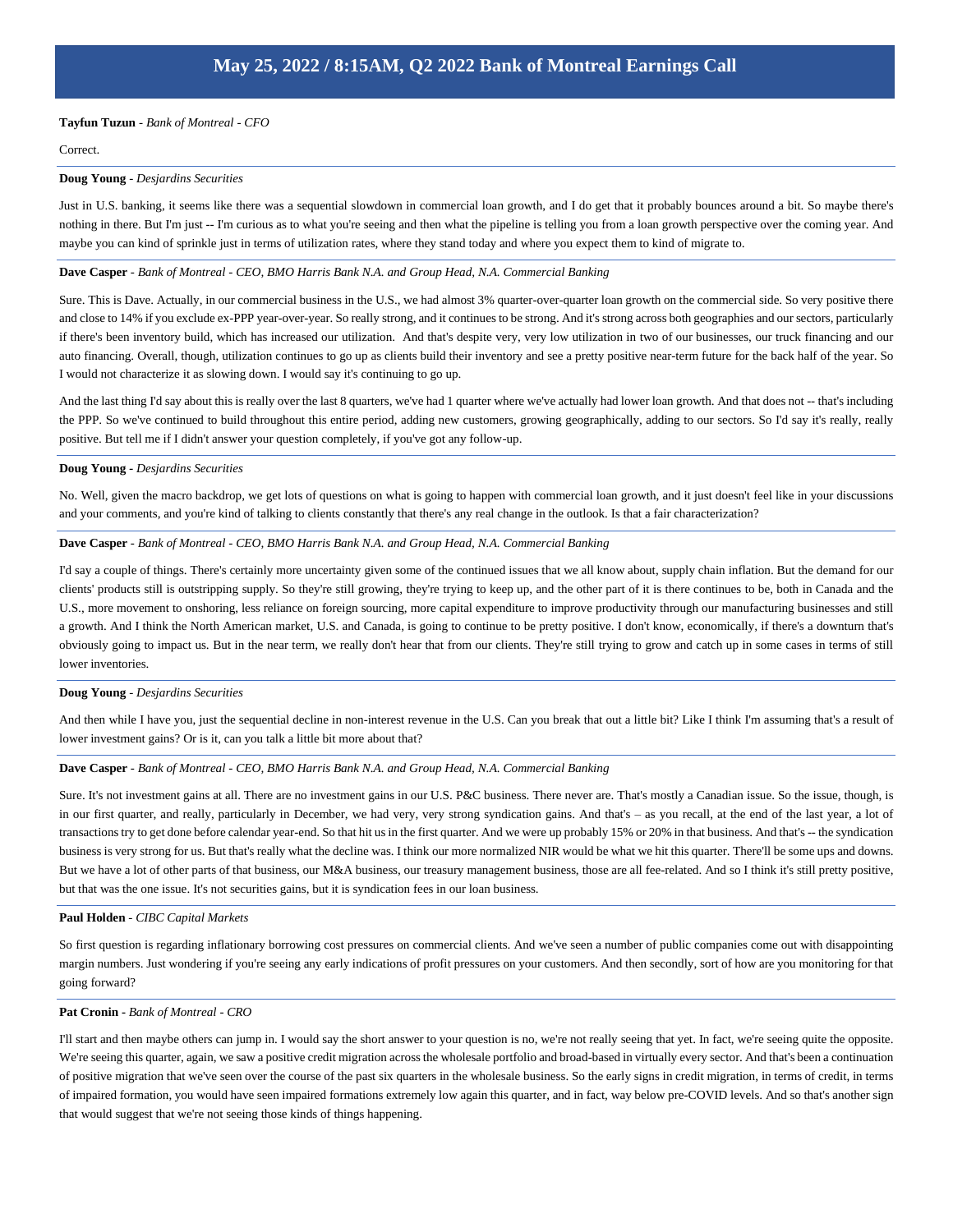Now with that said, obviously, we're guiding towards a normalization in rates. And I think some of the wage pressure, debt service cost pressure and energy cost pressure is one of the reasons we think that normalization will occur. But there's always a lag to that, and that's why we're forecasting it to happen towards the end of this year and into next year is probably when you'll start to see some of those effects. But we don't see a material step function in terms of impact. We just see that as a catalyst to get us back to something that feels a bit more normal versus the really abnormally good conditions we're experiencing right now.

#### **Paul Holden** - *CIBC Capital Markets*

Okay. I understand. And then I want to go back to the discussion on CET1 and Bank of the West from a little bit of a different angle. I think there's a plausible scenario where the forward-looking indicators could change significantly between now and year-end, again, possible scenario, not fairly the absolute scenario, but possible scenario. What would that do for CET1? Just from the Bank of the West perspective, understand what it might do to BMO CET1. But with the credit reserves you've built into the acquisition, could that absorb higher credit density or you might have to raise more capital to offset that type of scenario?

#### **Tayfun Tuzun** - *Bank of Montreal - CFO*

So Paul, we only have a couple of quarters here ahead of us. So there's not a lot of time between now and closing. Yes, as you said, things may change, conditions may change. And depending upon the analysis at closing, those analyses are all performed at closing date, the way they look at closing date. We talked about the fact that we have pretty much neutralized the impact of interest rates.

The credit mark could get bigger. We could have a higher second day reserve if conditions change meaningfully. But I don't expect that to necessarily have a significant impact on our capital ratio as we sit here today. We feel actually -- Darryl said earlier that our capital forecast is actually a little bit ahead of where we thought we were going to be when we announced the transaction back in December. So I feel comfortable that the numbers that we are looking at are quite adequate even if conditions change a little bit here between now and then.

#### **Mario Mendonca** - *TD Securities*

Tayfun, just maybe a quick detail question. Those syndication gains that were a little lower in the U.S. business this quarter, where is that reported in your fee income? Like is that just in the line referred to as other revenue?

### **Tayfun Tuzun** - *Bank of Montreal - CFO*

Lending. It's in the lending fees, Mario.

#### **Mario Mendonca** *- TD Securities*

Okay. I see it there. That's why it was down. Okay. Now a more broad question. Looking at the nature of loan growth, commercial real estate, construction is still pretty good or, in fact, improving again and fairly strong growth to non-bank financial services companies. I would have thought with the environment changing in Q2, that growth in that area, so to financial sponsors and private equity would have started to slow somewhat. What are you seeing that's continued to drive growth in financial services lending non-bank? And the growth in commercial real estate, what's driving that? Why is that sort of coming back strong?

#### **Tayfun Tuzun -** *Bank of Montreal - CFO*

Dave, do you want to take that one?

## **Dave Casper** - *Bank of Montreal - CEO, BMO Harris Bank N.A. and Group Head, N.A. Commercial Banking*

Well, commercial real estate continues to be a very good business for us on both sides of the border. But as you know, we're still on both sides of border pretty significantly underweight in that business vis-a-vis our competitors. It's been good growth, but it doesn't impact as much as it would with others as we grow there. It's still positive. We are still seeing good opportunities. I think it will probably slowdown in some cases. But on both sides of the border, we have really deep relationships with strong long-term real estate clients. And I think that will still continue, although there's certainly some slowdown in some businesses where we haven't been as active. So it won't impact us as much.

As it relates to the financial side, I just want to make sure you're clear on that. The growth in -- and that's mostly in the U.S. - is all in the investment-grade side of our business. So it's providing capital for financial sponsors that are backed by capital calls. It's not -- the growth that we've seen has been much more modest in what we were when financing individual portfolio companies. And that business will ebb and flow based on transaction activity. But I wouldn't want you to assume that, that business that's grown is not -- the growth is almost all investment grade. Does that help?

#### **Mario Mendonca** *- TD Securities*

Yes. And I wasn't assuming that that was leveraged lending. I had a feeling that was still the high-quality stuff. But even that business, are there indications that activity with private sponsors or financial sponsors and private equity firms is starting to moderate?

#### **Dave Casper -** *Bank of Montreal - CEO, BMO Harris Bank N.A. and Group Head, N.A. Commercial Banking*

It's a good question. There's still -- as my partner, Dan Barclay, reminds me all the time, there's still a couple of trillion dollars of unused capacity out there. It's probably slowed down a little bit since year-end. But we still see pretty good backlogs and the business in the commercial side is clearly more in the mid-market size. So not the